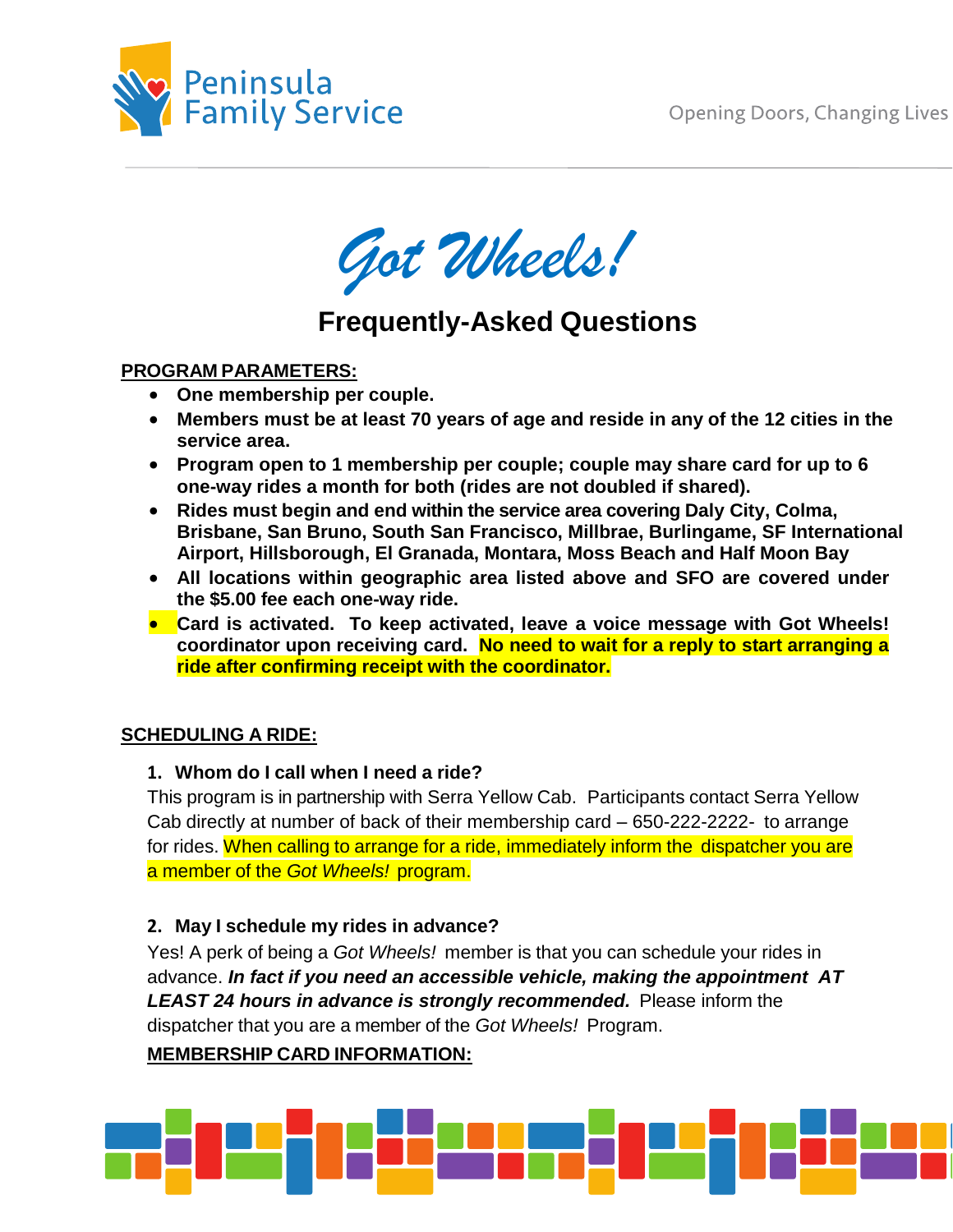

#### **3. Will I receive a new card every month?**

Participants will receive a *Got Wheels!* membership card when they register. The card will be active while the participant is registered in the program.

## **4. Do I have to request to have my 6 trips loaded on to my card every month?**

No, the card will be loaded automatically with up to 6 rides per month at 12:01am on the 1<sup>st</sup> of every month.

### **5. What happens if my card is declined or if there is a system malfunction?**

Although we do not anticipate any major issues with the card system, if something ever does happen – for example an activated card incorrectly shows invalid when swiped - the drivers are instructed to accept the ride with the same *Got Wheels!* fee structure (\$5 per one-way trip). This ride will be tracked, and all the information will be entered manually at the end of the day. *If a participant takes additional rides past the 6 allotted, those rides will be deducted from the following month. Please note that it is your responsibility to keep track of the number of rides you have remaining.* 

## **6. If there are more than one person taking the same ride, do each of us have to use our cards and pay \$5 each?**

One card-bearing member may be accompanied by up to 3\* non-member companions regardless of age and residence, and pay only \$5 for the whole group. All passengers must embark from and disembark at same location together. (\*During the pandemic, the number of companions is limited to 2 to ensure all passengers are wearing seatbelts. Front passenger seat must remain vacant.)

#### **7. May I lend my card to a friend if I don't take all 6 rides?**

No, the card is for *Got Wheels* registered participants (and spouses or intimate partners) only. Please keep your card with you at all times to minimize potential for fraud.

## **8. What do I do if my card is lost or stolen?**

If you have lost your card or believe it has been stolen, notify Cherie at (650) 403- 4300 Ext.4329 immediately. The old card will be inactivated.

A new card may be requested for a \$5 replacement fee.

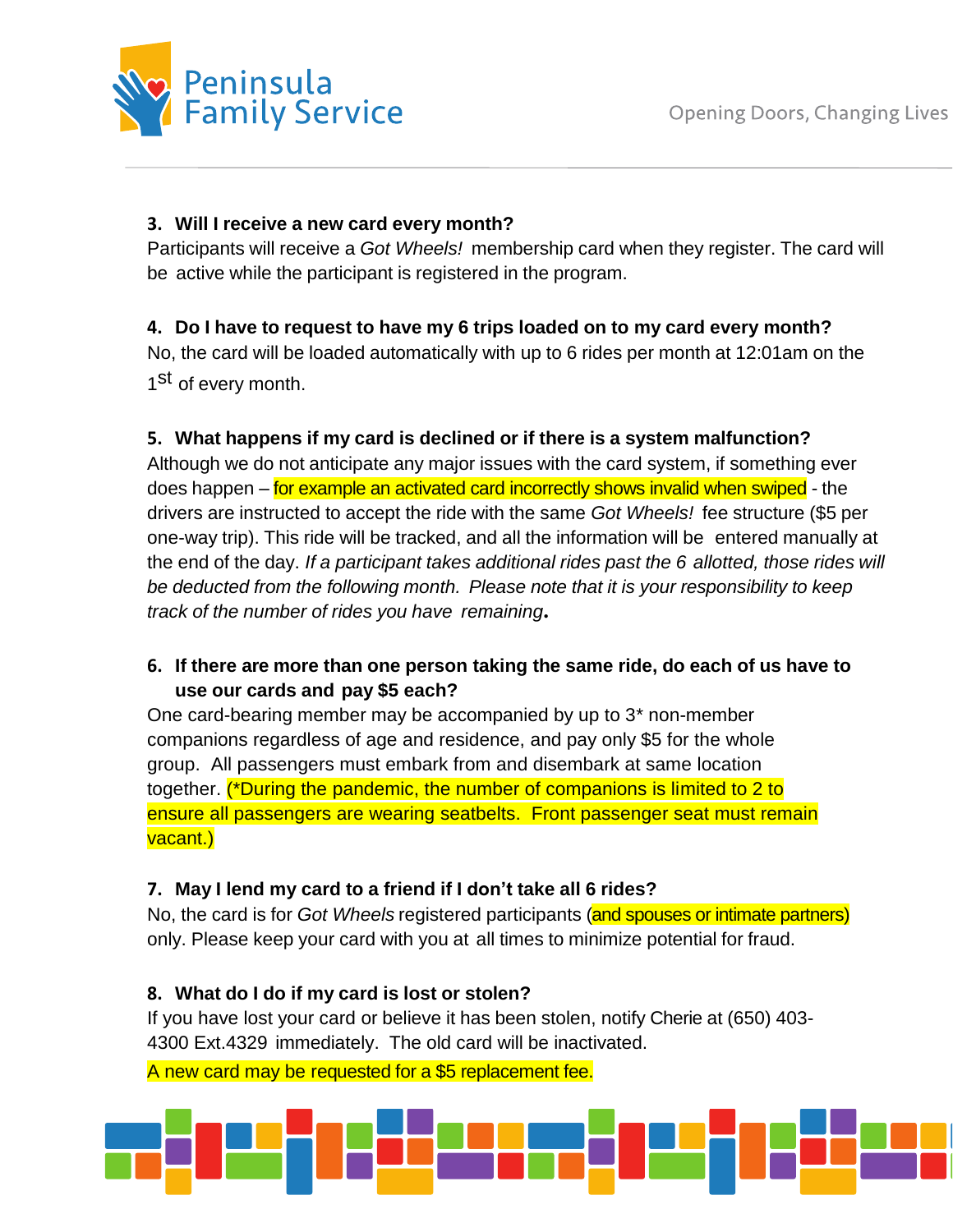

### **RIDES: MAXIMUM, TRACKING, & LOADING QUESTIONS**

#### **9. If I don't use all 6 rides, will they carry over to the following month?**

No, the card resets to 6 rides per month at 12:01am on the 1<sup>st</sup> of every month.

### **10.How can I track the number of rides I have remaining?**

Make sure to request a receipt after every ride; your receipt will have the remaining balance listed. If you are unsure of your ride balance before taking a ride, please ask the cab driver to check the balance on your card first. *Please note the dispatchers do not have access to this information.*

### **11.Do I have to pay for all 6 rides up front?**

Participants will pay the driver \$5.00 per one-way trip on the day of the trip after swiping their card.

#### **12.Is there a penalty if I don't take all 6 rides in one month?**

No, there is not a penalty for not taking the 6 rides. Your rides do not double the month after you take no rides.

#### **THE DAY OF YOUR RIDE:**

#### **13.Is the cab wheelchair/scooter accessible?**

Some of the vehicles are wheelchair/scooter accessible. Please inform the operator minimum 24 hours ahead that you require a wheelchair accessible vehicle when making the reservation.

#### **14.What form of payment can I use?**

Participants may pay with either cash or credit card.

**15.My friend lives a couple of blocks away; can the driver pick her up if we want to share a ride?**

If participants want to share a ride, they need to be picked up/dropped off at the same time and location.